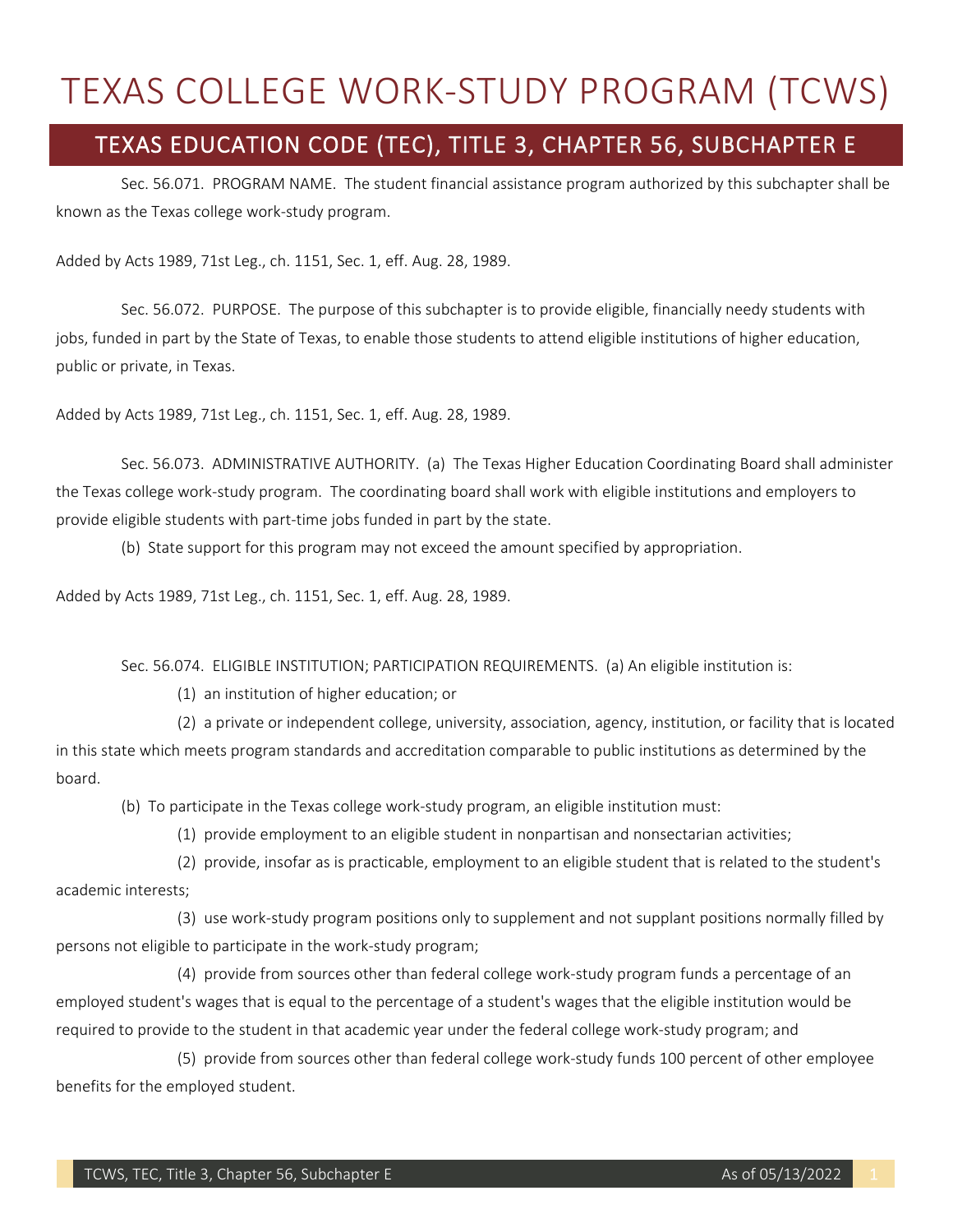Added by Acts 1989, 71st Leg., ch. 1151, Sec. 1, eff. Aug. 28, 1989.

## Amended by:

Acts 2019, 86th Leg., R.S., Ch. 1305 (H.B[. 3808\)](http://www.legis.state.tx.us/tlodocs/86R/billtext/html/HB03808F.HTM), Sec. 4, eff. June 14, 2019.

Sec. 56.075. ELIGIBLE STUDENT. (a) To be eligible for employment in the work-study program a person must:

(1) be a Texas resident as defined by coordinating board rules;

 (2) be enrolled for at least one-half of a full course load and conform to an individual course of study in an eligible institution;

(3) establish financial need in accordance with coordinating board procedures and rules; and

(4) comply with other requirements adopted by the coordinating board under this subchapter.

(b) A person is not eligible to participate in the work-study program if the person:

(1) receives an athletic scholarship; or

 sect or to be a member of a religious order. (2) is enrolled in a seminary or other program leading to ordination or licensure to preach for a religious

Added by Acts 1989, 71st Leg., ch. 1151, Sec. 1, eff. Aug. 28, 1989.

 Sec. 56.076. ELIGIBLE EMPLOYER. (a) An eligible institution may enter into agreements with employers that participate in the work-study program. To be eligible to participate in the work-study program, an employer must:

(1) provide part-time employment to an eligible student in nonpartisan and nonsectarian activities;

 (2) provide, insofar as is practicable, employment to an eligible student that is related to the student's academic interests;

(3) use Texas college work-study program positions only to supplement and not to supplant positions normally filled by persons not eligible to participate in the work-study program;

 (4) provide from sources other than federal college work-study program funds a percentage of an employed student's wages that is equal to the percentage of a student's wages that the employer would be required to provide to the student in that academic year under the federal college work-study program; and

 (5) provide from sources other than federal college work-study funds 100 percent of other employee benefits for the employed student.

(b) Repealed by Acts 2019, 86th Leg., R.S., Ch. 1305 (H.B[. 3808\)](http://www.legis.state.tx.us/tlodocs/86R/billtext/html/HB03808F.HTM), Sec. 9, eff. June 14, 2019.

Added by Acts 1989, 71st Leg., ch. 1151, Sec. 1, eff. Aug. 28, 1989.

Amended by:

Acts 2005, 79th Leg., Ch. 1181 (S.B. [1227\)](http://www.legis.state.tx.us/tlodocs/79R/billtext/html/SB01227F.HTM), Sec. 19, eff. September 1, 2005.

Acts 2005, 79th Leg., Ch. 1230 (H.B. [1172\)](http://www.legis.state.tx.us/tlodocs/79R/billtext/html/HB01172F.HTM), Sec. 4, eff. June 18, 2005.

Acts 2015, 84th Leg., R.S., Ch. 1216 (S.B[. 1750\)](http://www.legis.state.tx.us/tlodocs/84R/billtext/html/SB01750F.HTM), Sec. 1, eff. June 19, 2015.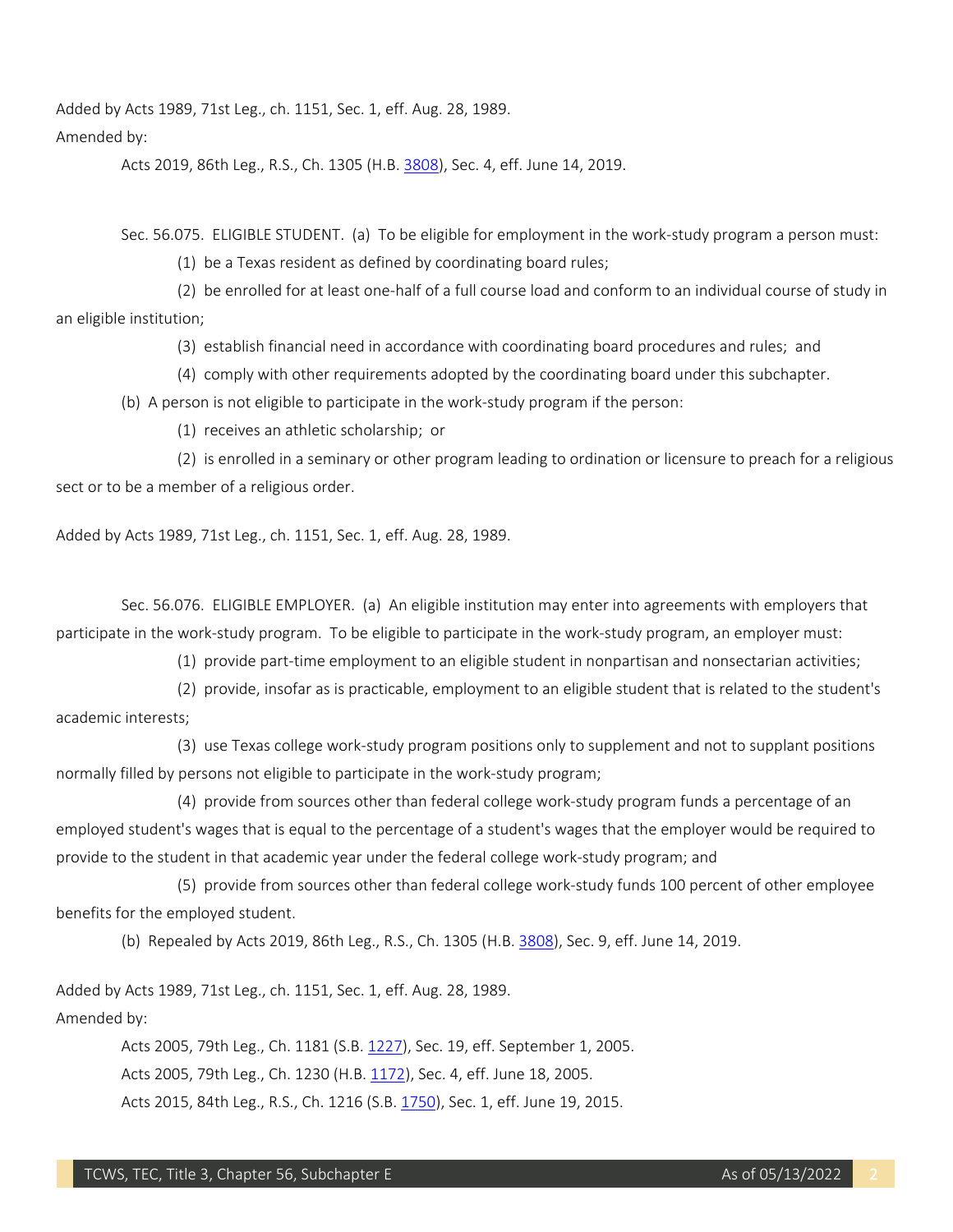Acts 2019, 86th Leg., R.S., Ch. 1305 (H.B[. 3808\)](http://www.legis.state.tx.us/tlodocs/86R/billtext/html/HB03808F.HTM), Sec. 9, eff. June 14, 2019.

Sec. 56.077. ADOPTION AND DISTRIBUTION OF RULES. (a) The coordinating board may adopt reasonable rules, consistent with the purposes and policies of this subchapter, to enforce the requirements, conditions, and limitations expressed by this subchapter.

(b) The coordinating board shall adopt rules necessary to ensure compliance with the Civil Rights Act of 1964, Title VI (Pub. L. No. 88-352), concerning nondiscrimination in admissions or employment.

 (c) The coordinating board shall distribute to each eligible institution copies of all rules adopted under this subchapter.

Added by Acts 1989, 71st Leg., ch. 1151, Sec. 1, eff. Aug. 28, 1989.

 Sec. 56.078. FUNDING. Funding to cover the state's contribution toward the funding of the work-study program under this subchapter and the Texas WORKS internship program under Subchapter E-1 is payable from funds appropriated for that purpose.

Added by Acts 1989, 71st Leg., ch. 1151, Sec. 1, eff. Aug. 28, 1989.

## Amended by:

Acts 2019, 86th Leg., R.S., Ch. 1305 (H.B[. 3808\)](http://www.legis.state.tx.us/tlodocs/86R/billtext/html/HB03808F.HTM), Sec. 5, eff. June 14, 2019.

Sec. 56.079. WORK-STUDY STUDENT MENTORSHIP PROGRAM. (a) In this section:

(1) "Coordinating board" means the Texas Higher Education Coordinating Board.

(2) "Eligible institution" means:

(A) an institution of higher education; or

(B) a private or independent institution of higher education, as defined by Section [61.003\(](http://www.statutes.legis.state.tx.us/GetStatute.aspx?Code=ED&Value=61.003)15),

other than a private or independent institution of higher education offering only professional or graduate degrees.

 (3) "Participating entity" means an eligible institution, a school district, or a nonprofit organization that has filed a memorandum of understanding with the coordinating board under this section to participate in the work-study student mentorship program established under this section.

 work-study student mentorship program under which students who are enrolled at participating eligible institutions and (b) In accordance with this section and coordinating board rules, the coordinating board shall administer a who meet the eligibility requirements for employment in the Texas college work-study program under Section 56.075 may be employed by participating entities under the Texas college work-study program to:

(1) mentor students at participating eligible institutions or high school students in participating school districts;

 (2) counsel high school students at GO Centers or similar high school-based recruiting centers designed to improve student access to higher education; or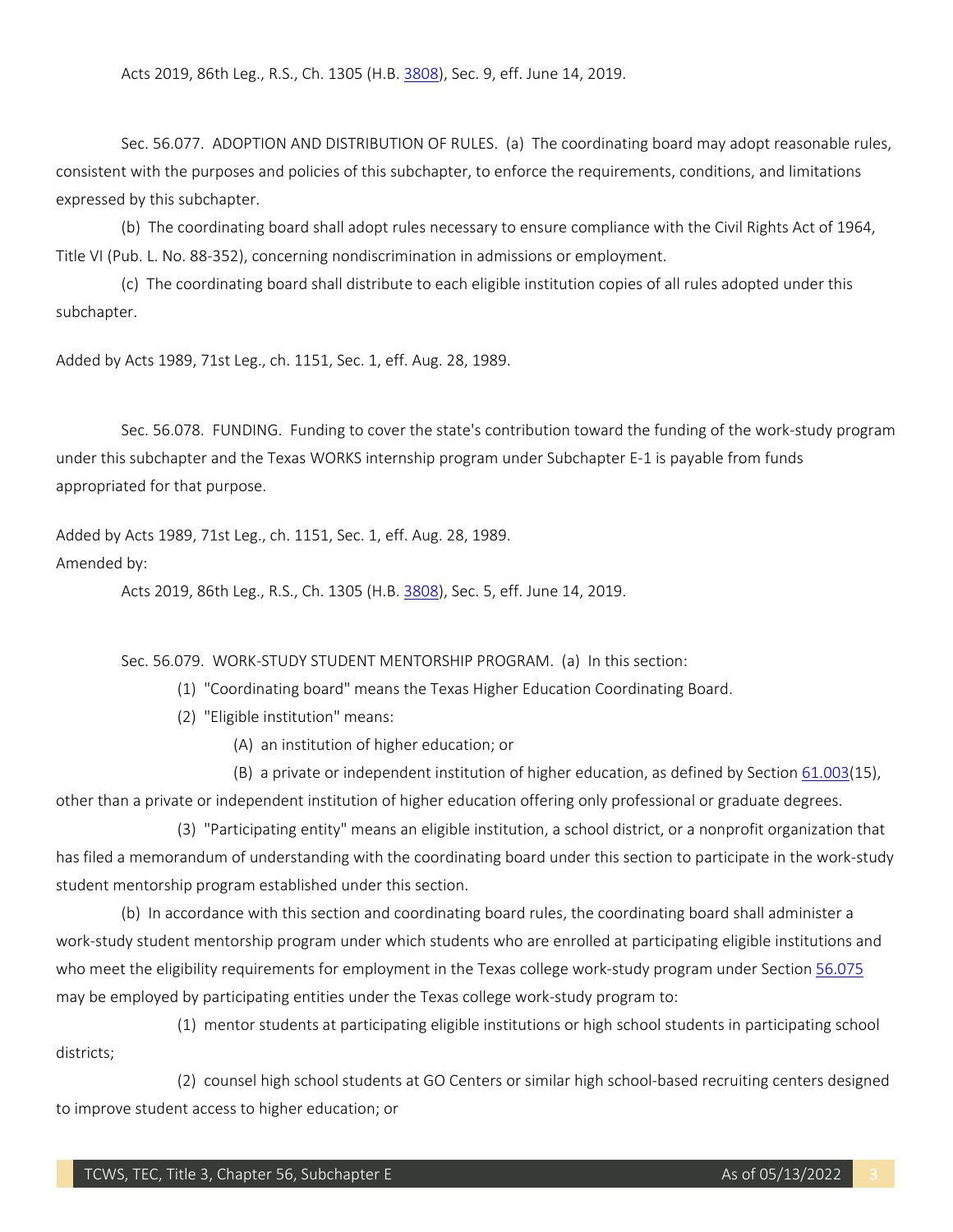(3) support student interventions at participating eligible institutions that are focused on increasing completion of degrees or certificates, such as interventions occurring through advising or supplemental instruction.

 (c) To participate in the work-study student mentorship program under Subsection (b)(1) or (2), an eligible institution and one or more school districts or nonprofit organizations interested in jointly participating in the program shall file with the coordinating board a joint memorandum of understanding detailing the roles and responsibilities of the participating entities.

 districts, and nonprofit organizations that express interest in participating in the work-study student mentorship program, memorandum of understanding entered into by participating entities under Subsection (c). (d) The coordinating board shall develop, when applicable and in consultation with eligible institutions, school a standard contract establishing the roles and responsibilities of participating entities to be used as a model for a

(e) The coordinating board:

 wages and benefits of a student employed under the work-study student mentorship program as provided by Subsection in an amount that is at least equal to the amount of the participating eligible institution's contribution; (1) shall establish criteria to ensure that the participating eligible institution's contribution toward the (b)(1) or (2) is matched by funds provided by the participating entity benefiting from the services of the employed student

(2) may accept appropriate in-kind contributions from participating nonprofit organizations to satisfy the matching funds requirement of this subsection; and

 (3) may waive the matching funds requirement of this subsection for a participating entity that meets criteria established by the coordinating board for a waiver.

 (f) The coordinating board may partner with participating nonprofit organizations to establish additional GO Centers or similar high school-based recruiting centers designed to improve student access to and success in higher education in this state.

 (g) The coordinating board shall ensure that each student employed under the work-study student mentorship program:

(1) receives appropriate training and supervision; and

(2) is paid at least at the minimum wage required by law.

 (h) The coordinating board may accept gifts, grants, and donations from any public or private source for the purposes of this section.

 (i) An eligible institution participating in the work-study student mentorship program under this section may require students who are on academic probation at the institution to be matched with a student mentor or advisor employed under the program.

(j) Expired.

(k) Each eligible institution participating in the work-study student mentorship program under this section shall set aside a portion of the institution's Texas college work-study program funds to pay for the state's contribution toward the costs of the program.

(I) Notwithstanding Section <u>56.076</u>(a), a participating entity that employs a student mentor under the workstudy student mentorship program shall provide from sources other than federal college work-study funds:

(1) not less than 10 percent of the employed student's wages; and